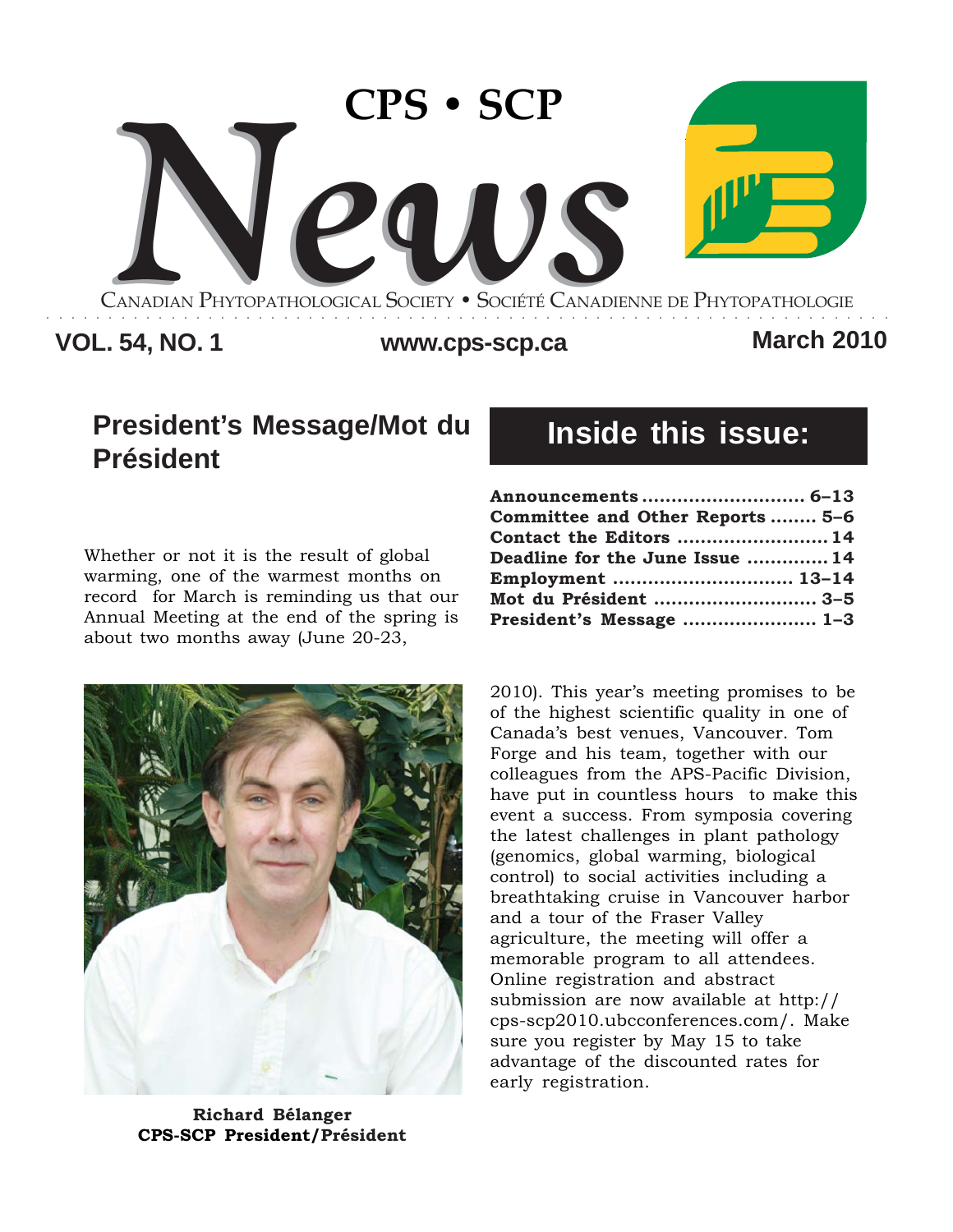#### **New CJPP**

After much anticipation, the new CJPP published by Taylor and Francis will come out next month. The editor-in-chief, Zamir Punja, has worked extremely hard at ensuring this transition and by the same token, at resolving a recurrent burden in CPS finances. Our journal will now have a much wider international outreach, a benefit for all CPS members and our society.

#### **CPS News**

The CPS News you are currently reading has been under the competent and dedicated care of Kelly Turkington since 2003. Putting together all the news concerning our society every three months is no small feat when you consider the deadlines to meet, hounding people for their texts (mostly the presidents) and editing all the printed information. Kelly has fulfilled his duties relentlessly for the last seven years and he is now ready to pass the torch. In extending my warmest thanks to Kelly, I would like to invite

anyone interested in taking over the duties of editor of CPS News to seize the opportunity. If you feel up to the task, please contact Kelly (Kelly.Turkington@agr.gc.ca) or me (Richard.belanger@fsaa.ulaval.ca).

#### **Committee Reports**

This is a reminder to all committee chairs that annual reports on the activities of your committees should be submitted to the Newsletter for publication prior to the AGM in Vancouver. Please prepare your reports and have them submitted to Kelly on time for publication in the June Newsletter.

#### **CPS membership**

Our membership secretary, Rashid Khalid, is growing antsy as membership renewal has not followed at the same pace as in previous years. As a scientific society, the CPS relies heavily on membership to maintain its activities and outreach. In most instances, Rashid indicates that long-standing members have simply forgotten to renew their membership for 2010. I therefore urge you to submit your renewal form and also to encourage your colleagues or students to join CPS. In addition to all the benefits that come with your membership, keep in mind that your fees are now completely tax deductible.

#### **Nominations**

It is that time of the year to think about nominating deserving colleagues for our CPS awards. The society has a number of awards for which people can be nominated and they are a nice way of recognizing someone for a job well done.

*"This year's meeting promises to be of the highest scientific quality in one of Canada's best venues, Vancouver. "*

For more information about the awards that can be bestowed upon our members

please consult our website. We also have two Graduate Student Travel Awards for students who would like some help in attending the meeting in Vancouver. If you supervise graduate students please make sure that they are aware of these awards. They will have to be the senior author on a poster or presentation. The deadline for submission is May 1, 2010.

#### **CPS Executive Board**

Each year, the Society must nominate two members to take on the responsibilities of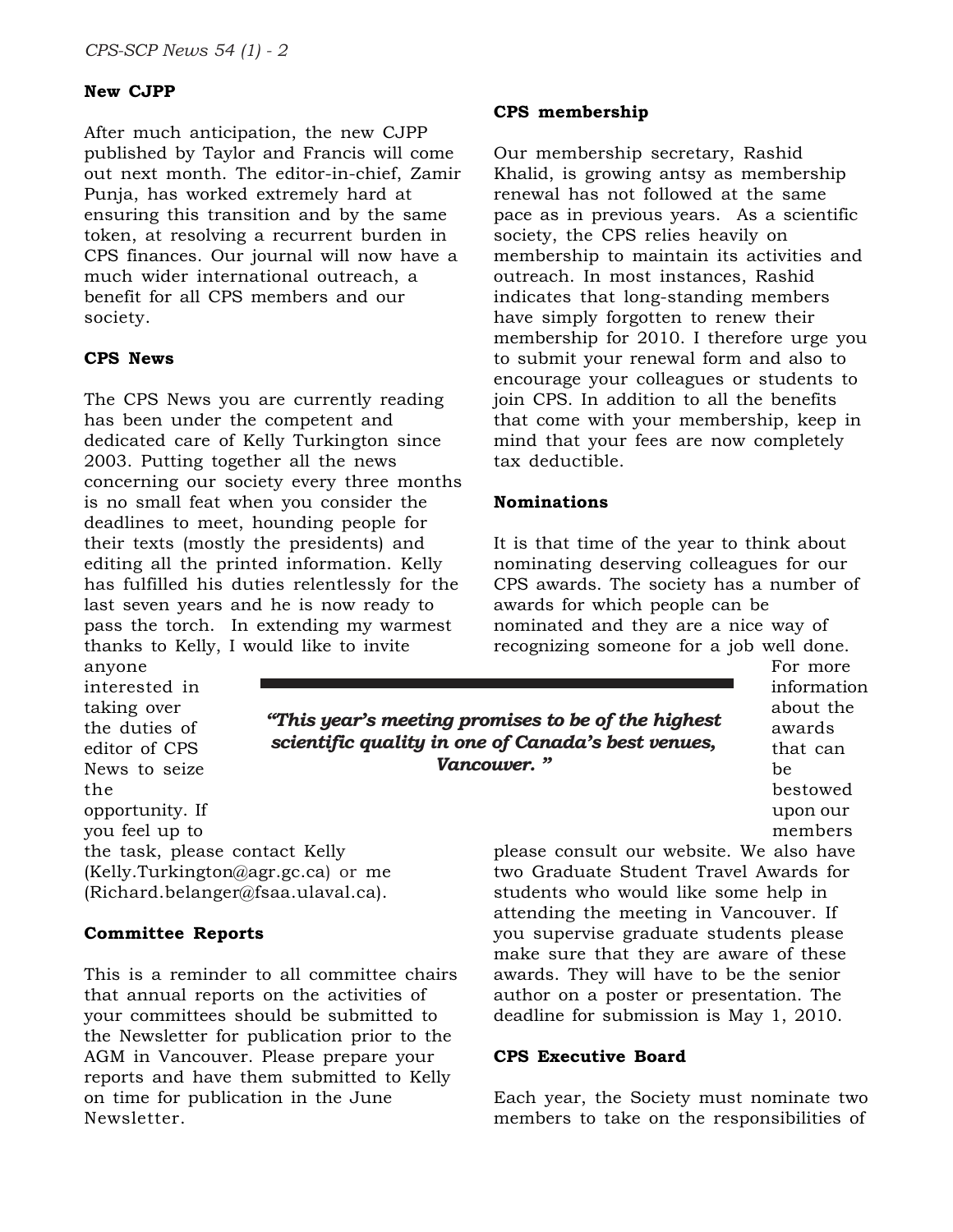Vice-President and Junior Director on the Executive Board. In the past, this process has been pretty much carried out from within whereby Board members would identify volunteers for the positions. However, in 2006, the Society changed its Constitution and by-laws in order to establish a more democratic approach to the procedure. Accordingly, for possibly the first time in its history, the CPS will have an election for both positions. In the future, the membership will be solicited well in advance to nominate potential candidates. In this Newsletter, you will find the names of the candidates running for the positions of Vice-President and Junior Director. You will be contacted shortly by e-mail with a message containing background information on the candidates and instructions on the voting procedure. Democracy is a sign of a healthy society and we hope this process is a good step toward a healthier CPS.

#### **AGM**

As different items are being considered for discussion during the upcoming annual general meeting in Vancouver, I would not want to overlook issues of importance to our membership. Therefore, if you have any items you would like to be considered for discussion on the agenda, please contact me directly or any Board members.

While I hope that this unseasonably warm weather will carry on into spring, I look very much forward to seeing you in Vancouver.

Que les températures record que nous avons connues au mois de mars soient le résultat du réchauffement climatique ou non, il n'en demeure pas moins qu'elles nous éveillent à la tenue printanière de notre réunion annuelle dans quelques semaines (20-23 juin 2010). D'ores et déjà, cette réunion promet d'être des plus intéressantes tant par la qualité scientifique que par la beauté de son site d'accueil, Vancouver. Tom Forge et son équipe, en collaboration avec nos collègues de la division pacifique de l'APS ont déjà investi d'innombrables heures pour assurer le succès de cet événement. Avec trois symposiums couvrant des sujets d'actualité en phytopathologie ( génomique, réchauffement climatique et lutte biologique) et des activité sociales incluant une croisière dévoilant les splendeurs de Vancouver et une tournée des activités agricoles de la Fraser Valley, cette réunion saura plaire à tous les participants. Vous pouvez dès maintenant vous inscrire en ligne et soumettre vos résumés via le site : http://cpsscp2010.ubcconferences.com/. Il est important que vous vous inscriviez avant le 15 mai 2010 pour bénéficier des tarifs réduits.

#### **Revue canadienne de phytopathologie**

Après en avoir parlé pendant plusieurs mois, la nouvelle revue canadienne de phytopathologie publiée par Taylor & Francis sera une réalité dès le prochain numéro. L'éditeur en chef, Zamir Punja, a mis beaucoup d'efforts et d'énergie à assurer cette transition et par le fait même à résoudre un des problèmes financiers les plus épineux de la société. Notre revue aura désormais un impact international beaucoup plus marqué, reconnaissance qui rejaillira sur tous les membres de la SCP.

#### **Bulletin de la SCP**

Le bulletin que vous lisez présentement ne verrait jamais le jour sans le travail acharné de son éditeur, Kelly Turlington. Kelly s'y adonne depuis 2003, un effort remarquable lorsque l'on considère qu'à tous les trois mois, il doit respecter les échéances de publication, courir après les retardataires (surtout pour le mot du président!) et éditer avec soin toute l'information reçue. Après toutes ces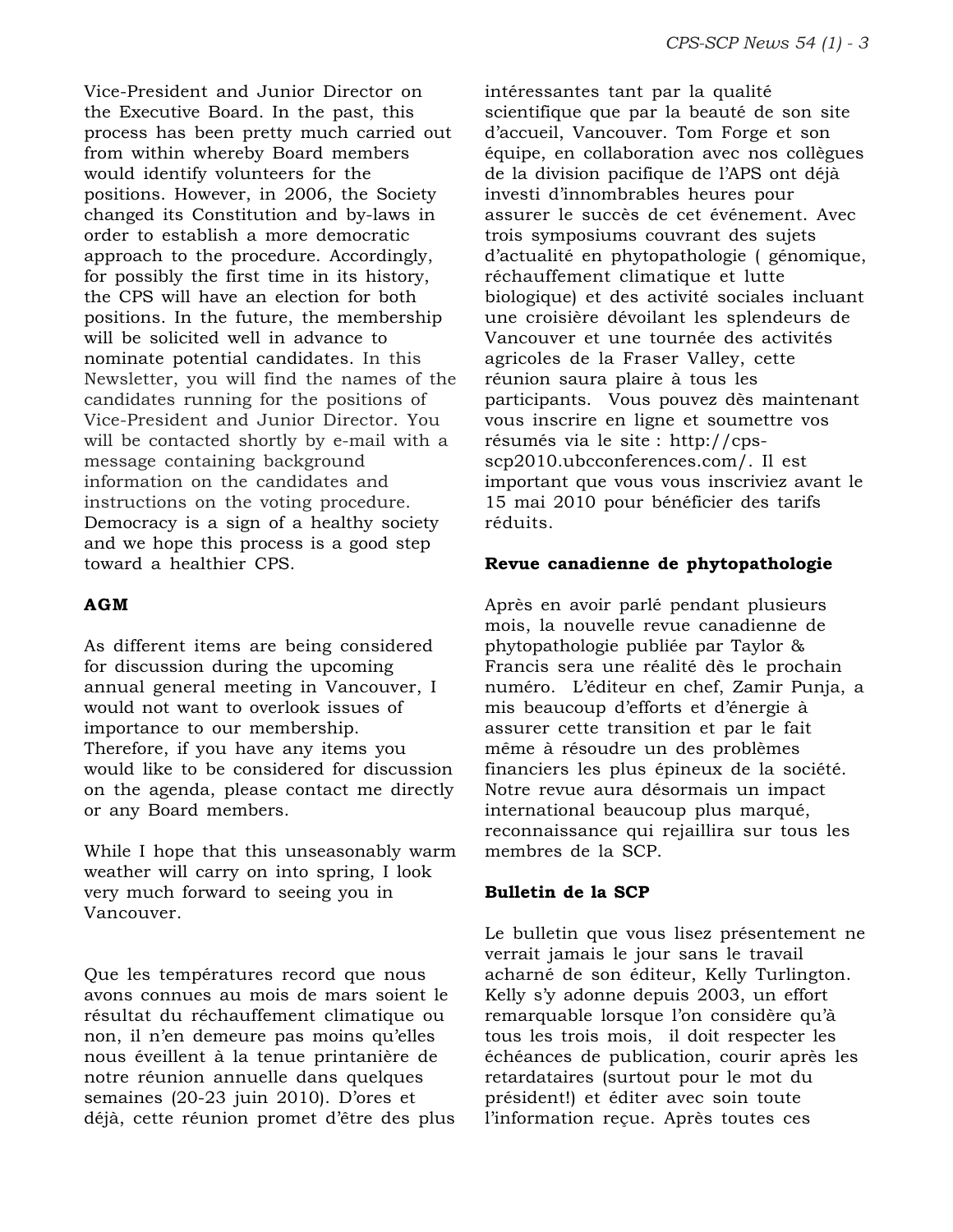années de fiers services à la SCP, Kelly est maintenant prêt à passer le flambeau. Tout en le remerciant chaleureusement, j'aimerais inviter tout membre de la SCP qui voudrait bien prendre la relève de Kelly. Pour toute question relative à cette opportunité, n'hésitez pas à prendre contact avec Kelly

(Kelly.Turkington@agr.gc.ca) ou moi-même Ricardenger@fsaa.tada

#### **Rapport des comités**

Je tiens à rappeler à tous les présidents de comités *<<D'ores et déjà, cette réunion promet d'être des plus intéressantes tant par la qualité scientifique que par la beauté de son site d'accueil, Vancouver.>>*

que les rapports se rapportant aux activités de vos comités devraient être soumis au bulletin d'information pour publication avant la tenue de l'assemblée de Vancouver. S'il vous plaît, rédigez vos rapports et soumettez-les à Kelly à temps pour publication dans le bulletin de juin.

#### **Abonnement à la SCP**

Notre secrétaire des abonnements à la SCP , Rashid Khalid, se fait du mauvais sang en raison du retard marqué des avis de renouvellement des membres par rapport à l'année dernière. En tant que société scientifique à but non lucratif, la SCP dépend énormément des revenus d'abonnement pour le maintien de ses activités. Dans plusieurs des cas, Rashid mentionne que ce sont des membres de longue date qui n'ont pas encore renouvelé leur abonnement. Je vous encourage donc à le faire sans tarder tout en incitant collègues et étudiants à joindre la SCP également. En plus des nombreux avantages qu'offre un abonnement à la SCP, n'oubliez pas que votre contribution est aussi déductible d'impôts en totalité.

#### **Nominations**

Il est déjà temps de faire appel à votre corde altruiste et de songer à soumettre le nom d'un ou d'une de vos collègues comme récipiendaire d'une des nombreuses distinctions de la SCP. Pour connaître la panoplie des récompenses offertes par la société je vous invite à

> consulter notre site internet qui décrit en détails chacune d'entre elles. De plus, la société offre

deux bourses étudiantes pour aider les étudiant(e)s gradué(e)s qui voudraient assister à la réunion de Vancouver. Si vous encadrez des étudiant(e)s gradué(e)s ou encore en connaissez qui pourraient bénéficier d'une de ces bourses, n'hésitez pas à les inviter à soumettre leur candidature. L'étudiant(e) doit être premier auteur d'une présentation orale ou par affiche pour être éligible. La date limite de soumission des candidatures est le 1 mai 2010.

#### **Conseil exécutif de la SCP**

Chaque année, la société doit nommer deux représentants pour occuper les positions de vice-président et de directeur junior sur le conseil exécutif de la société. De par le passé, ce processus de nomination s'est surtout fait à l'interne alors que les membres du conseil ont identifié directement des bénévoles pour ces positions. Toutefois, en 2006, la société a apporté des changements à sa constitution et décidé de démocratiser le processus de nomination. Ainsi, pour la première fois de son histoire, la SCP aura des élections pour confirmer les positions de vice-président et directeur junior. De plus, dès l'an prochain, tous les membres de la SCP seront sollicités pour suggérer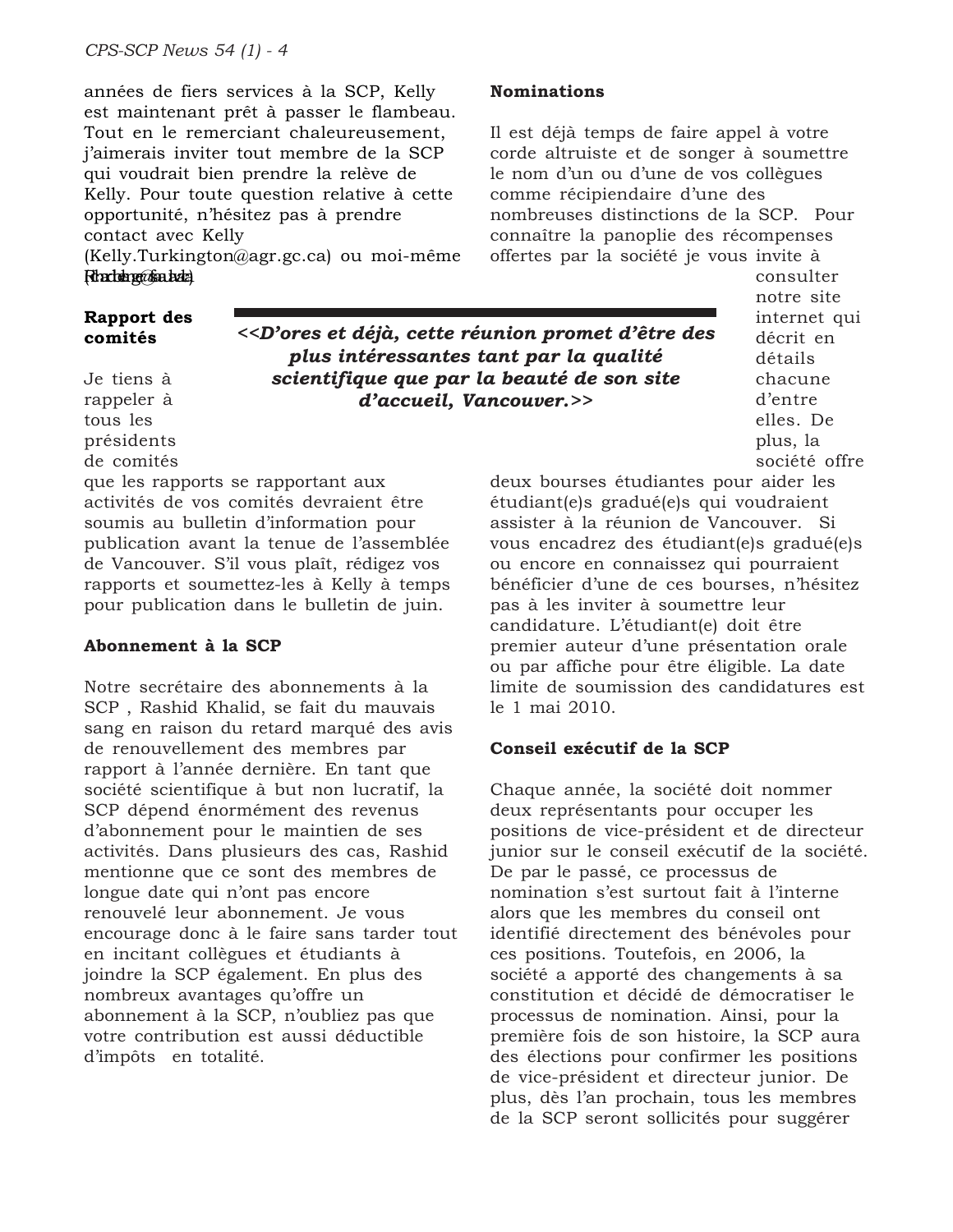des candidatures potentielles aux deux positions. Vous trouverez donc dans ce bulletin, les candidatures pour les positions de vice-président et de directeur junior. Vous recevrez sous peu un message électronique donnant une brève biographie des candidat(e)s ainsi que les instructions pour vous prévaloir de votre droit de vote. La démocratie est un signe d'une société moderne et en santé, et nous espérons que ce processus est un bon pas dans le maintien d'une SCP transparente et démocratique.

#### **Assemblée générale annuelle**

Alors que nous en sommes à considérer les points d'importance pour discussion dans le cadre de l'assemblée générale annuelle des membres en juin, je m'en voudrais d'en omettre qui vous apparaissent prioritaires. Je vous invite donc à me contacter ou à contacter un membre du conseil pour suggérer des dossiers à discuter lors de la prochaine assemblée générale annuelle.

Dans l'attente du plaisir de vous voir à Vancouver, je vous souhaite un printemps des plus agréables.

# **Committee and Other Reports**

#### **REPORT OF THE NATIONAL CO-ORDINATOR, CANADIAN PLANT DISEASE - DISEASE HIGHLIGHTS**

#### **COMPTE RENDU DU COORDINATEUR NATIONAL, L'INVENTAIRE DES MALADIES DES PLANTES AU CANADA - APERÇU DES MALADIES**

Volume 90 of the Canadian Plant Disease Survey (CPDS), reporting mainly on disease highlights in 2009, was posted in mid March on the CPS website (http:// www.cps-scp.ca/cpds.shtml). Forty-nine reports were published in 166 pages. The distribution among sections was: cereals (25 reports); oilseeds and special crops (13); diagnostic labs (6); fruits, nuts and berries, ornamentals and turfgrass (2) forest trees (1); forages (1); vegetables (1). Forty-seven reports were in English and two in French. As usual, the journal is dominated by reports from the western provinces on cereals, oilseeds and special crops. It has been difficult to attract reports for other sections, especially from the east. Members of CPS are reminded that even anecdotal reports are worth publishing to document the occurrence of diseases in Canada. Reports compiling survey data over several years are also welcome.

Thanks to the section editors (Marilyn Dykstra, Andy Tekauz, Bruce Gossen, Robin Morrall, Jill Thomson, Paul Hildebrand and Jean Bérubé) for attempting to solicit reports and for their editorial work. Jill Thomson has indicated her wish to step down as a section editor for the vegetables section; her place will be taken for Volume 91, 2011 by Mary Ruth McDonald. Thanks to the authors who prepared reports and thanks to Angie O'Shea (compiler) for her help in completing the job of publication. I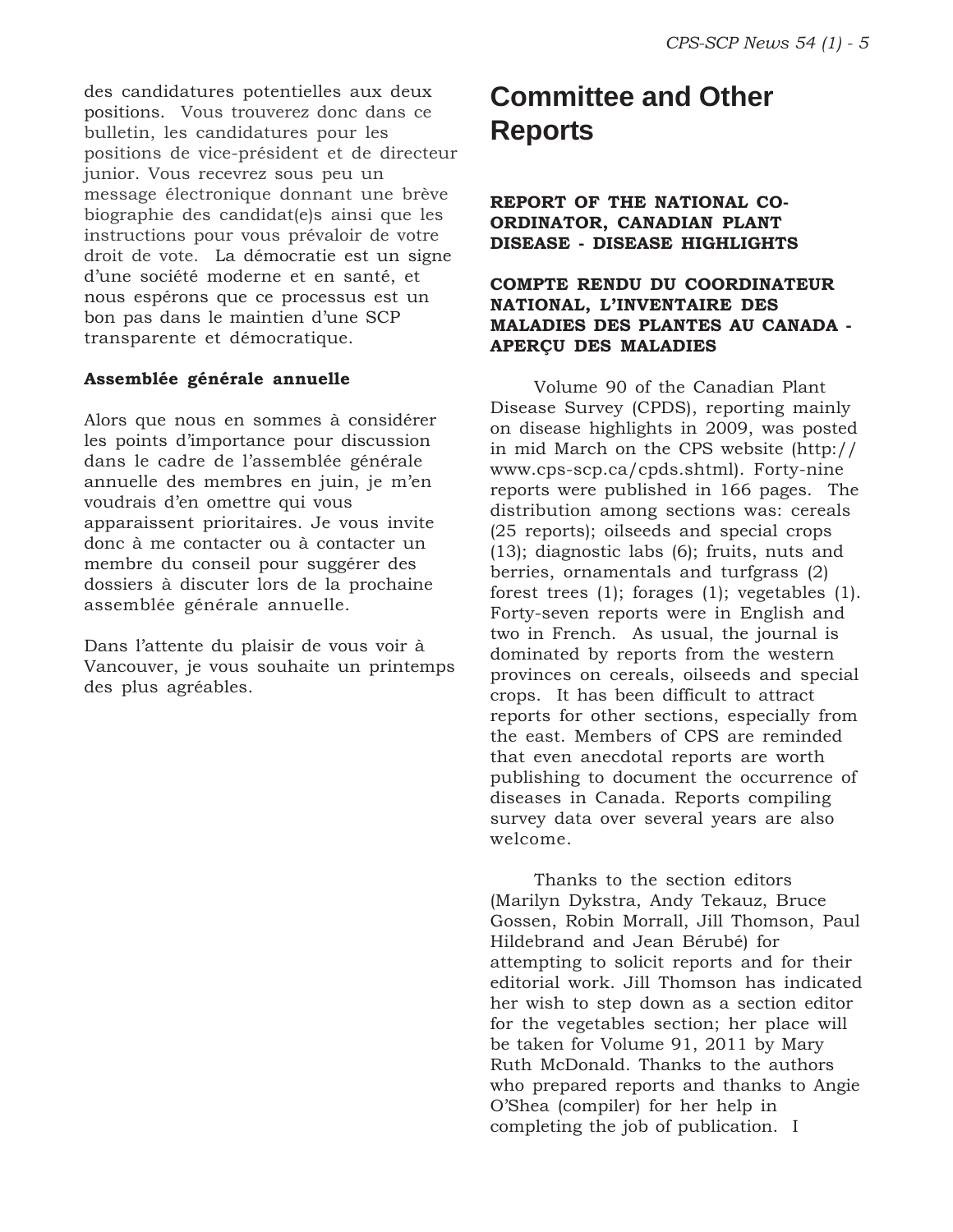welcome comments about the format, editing or publication of CPDS.

This is the 14th year that CPDS was published electronically. Since 2008 there has been a publication charge of \$35.00 per report in CPDS but this does not appear to have discouraged submission of reports. As well as being web-based, CPDS is also printed for a very small number of libraries and individuals that pay \$15.00 to receive the hard copy.

Respectfully submitted, March 23, 2010 Robin Morrall, CPDS National Coordinator Department of Biology University of Saskatchewan Saskatoon, S7N 5E2.

#### **Report of the Nominations Committee**

The following nominations for positions within CPS that will be coming vacant at the annual general meeting have been received and are supported by the Nominations Committee. This year, in accordance with a constitutional change passed in 2006, we will have an election for the members of the executive board. We plan to simplify the voting procedure by using Survey Monkey and you will be receiving an email that will give you some background on the nominees and direction on the voting procedure. We have two nominees for each of the two vacant executive board positions.

#### **Executive Board**

**Vice-President** : Janice Elmhirst and Fouad Daayf

**Junior Director** Randy Kutcher and Martin Filion

#### **Standing Committees**

**Future meetings** Brent McCallum

**Resolutions** Rona Sturrock

**Financial Advisory** Barry Saville

**Awards** Marleen Clark

**Nominations** Cezarina Kora,

Other nominations for these positions are possible (even encouraged). However, if there is someone that you would like to nominate, the nomination needs to be completed and sent to the Secretary by the middle of April to be considered.

Respectfully submitted on behalf of the Nominations Committee by Mary Leggett (Chair)

## **Announcements**

#### **CPS Membership for 2010**

Thanks to the 300 CPS members who renewed their 2010 membership up till now. **For the 40% of members who have not renewed their membership yet, please send your renewal ASAP to avoid interruption of services and receive the Canadian Journal of Plant Pathology on time.** By renewing your membership, you will be entitled to attend the Annual General meeting in Vancouver BC with a reduced rate equivalent to your membership dues, plus the bonus of getting the CJPP. So please go to the CPS website **http://www.cps-scp.ca/ membershipapplication.html** and fill in the membership renewal form and send it to Khalid.Rashid@agr.gc.ca or fax to Khalid Rashid at 204-822-7207.

Respectfully submitted Khalid Rashid, Membership Secretary Tel: 204-822-7220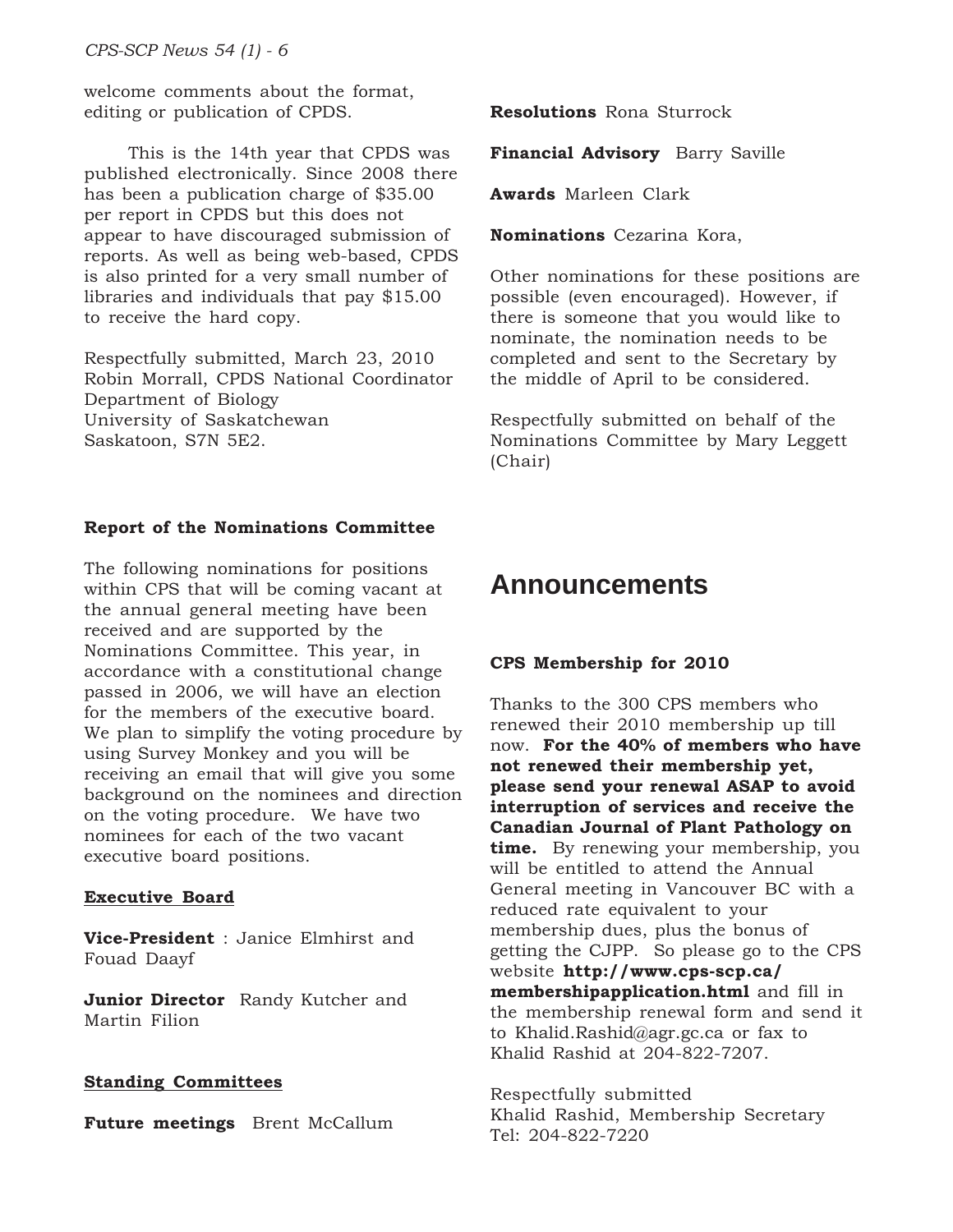#### **2010 Joint Annual Meeting and Conference Canadian Phytopathological Society with the Pacific Division of the American Phytopathological Society**

University of British Columbia, Vancouver, B.C. June 20 – June 23

#### **Visit the Conference Website**

http://cps-scp2010.ubcconferences.com/ for further information and registration

#### **Important Dates:**

**Call for papers**: Abstracts for oral and poster presentations will be accepted until **April 16th.**

**Registration**: Register before **May 15** to receive the early bird rate.

**Accommodations** are being provided on campus**.** Reserve early for best selection and to ensure that you receive the CPS Meeting's accommodation rate.

#### **Photo Contest Announcement**

2010 Joint Annual Meeting of the Canadian Phytopathological Society (CPS) with the Pacific Division of the American Phytopathological Society (APS)

The organizing committee for this Joint Annual Meeting invites participants to submit their own original plant pathology-related photographs in one or more of the following four categories:

- 1. A plant disease/symptoms of a plant disease
- 2. A plant pathogen/signs of a plant pathogen
- 3. Plant pathologists at 'work' in the field or office
- 4. A micrograph of a plant pathogen or some aspect of a plant pathogen-host interaction

#### **Here's how to enter:**

- This contest is open to anyone who will be attending the meeting; photos submitted by individuals who do not actually attend the meeting in person will not be considered.
- You can submit a maximum of three of your own original photographs per category.
- Contest submissions must each be sent separately as JPEG files (minimum of 2 Megapixels, maximum of 5) by email to Rona Sturrock (Rona.Sturrock@nrcan.gc.ca) no later than 12:00 midnight of Friday June 11, 2010.
- Along with your photograph(s) please provide your name and organization/company/ institute and the category you want each of your submissions to be considered for.

A panel of objective judges will consider all qualifying photographs submitted and reserve the right to not declare winners in any one or more categories. Contest results will be announced during the meeting.

If you have questions about the contest please contact Rona by email or by telephone at 250-363- 0789.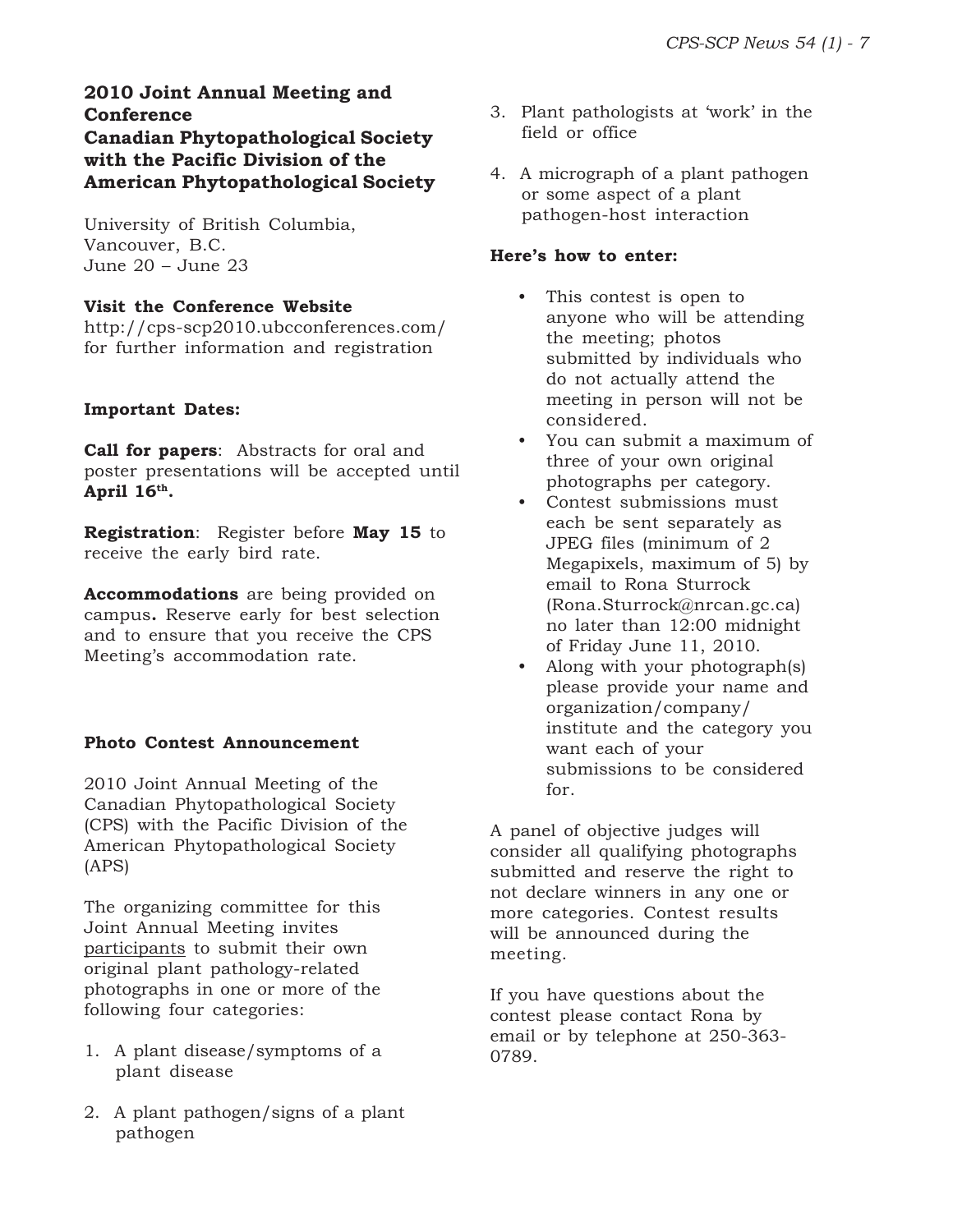#### **CPS Awards Nominations due by May 1, 2010**

Please take time to consider and discuss with your CPS colleagues worthy candidates for the awards listed below. Awards will be presented at the 2010 Joint Annual Meeting of the CPS with the APS Pacific Division, Vancouver, BC, June 20-23, 2010. Nominations must be received by the CPS Awards Committee Chairperson by May 1, 2010. Nominations can be sent to Stephen Strelkov, CPS Awards Committee Chair at stephen.strelkov@ualberta.ca.

There are several types of awards sponsored by CPS. These Awards represent an important means of acknowledging the contributions of our members to our society, to the science of plant pathology and to the community in which we live.

#### **1. Honorary Member**

The nominee can be any person who has rendered eminent service to plant pathology and shall normally not be a member of the Society.

#### **2. Fellow**

Nominees shall be regular members of the Society who have rendered outstanding service to the Society and to the profession of plant pathology.

#### **3. Award for Outstanding Research**

This award is intended to recognize outstanding research in plant pathology in Canada. As the Society's most prestigious award, consideration is given to research involving new concepts, the discovery of new phenomena, or principles in plant pathology or novel application of existing principles.

#### **4. Outstanding Young Scientist Award**

The award is intended to recognize the contribution of a junior scientist, judged to have had a major impact on plant pathology in Canada.

#### **5. Graduate Student Travel Award**

The purpose of this award is to provide reimbursement to selected graduate students to attend the Annual Meeting of the CPS. Two travel awards are presented annually by the CPS, each for a value of \$500 per student.

#### **6. Achievements in Plant Disease Management**

The award is intended to recognize the contributions by industry, or not-for-profit agencies, for innovative research, development of products and technologies, and/or transfer of information for the benefit of disease management in Canada.

A full description of each award, criteria and guidelines on nominating a colleague for a CPS Award or for students to apply for the Graduate Student Travel Award can be found on the CPS Website at http:/ /www.cps-scp.ca/awards.shtml.

#### **Volunteer Opportunity with CPS-SCP**

The Strategic Planning Committee (SPC) is seeking an enthusiastic and energetic society member to round out its team for the 3rd cycle. The 2006-2011 Strategic Plan is coming to a close and it is time to get down to work again. [To view previous plans and progress on the current plan, visit the Members section of the CPS-SCP website, http://www.cps-scp.ca/ members.shtml] The majority of our work is done by conference call, but it would be an asset if you are planning to attend the Annual General Meeting in June for at least one face-to-face planning meeting.

With five returning participants and three new members confirmed, we have the makings of an excellent and committed group. However, rather than recruiting just from those familiar to us, we thought it important to appeal to the membership at large. There is room for *any* volunteer,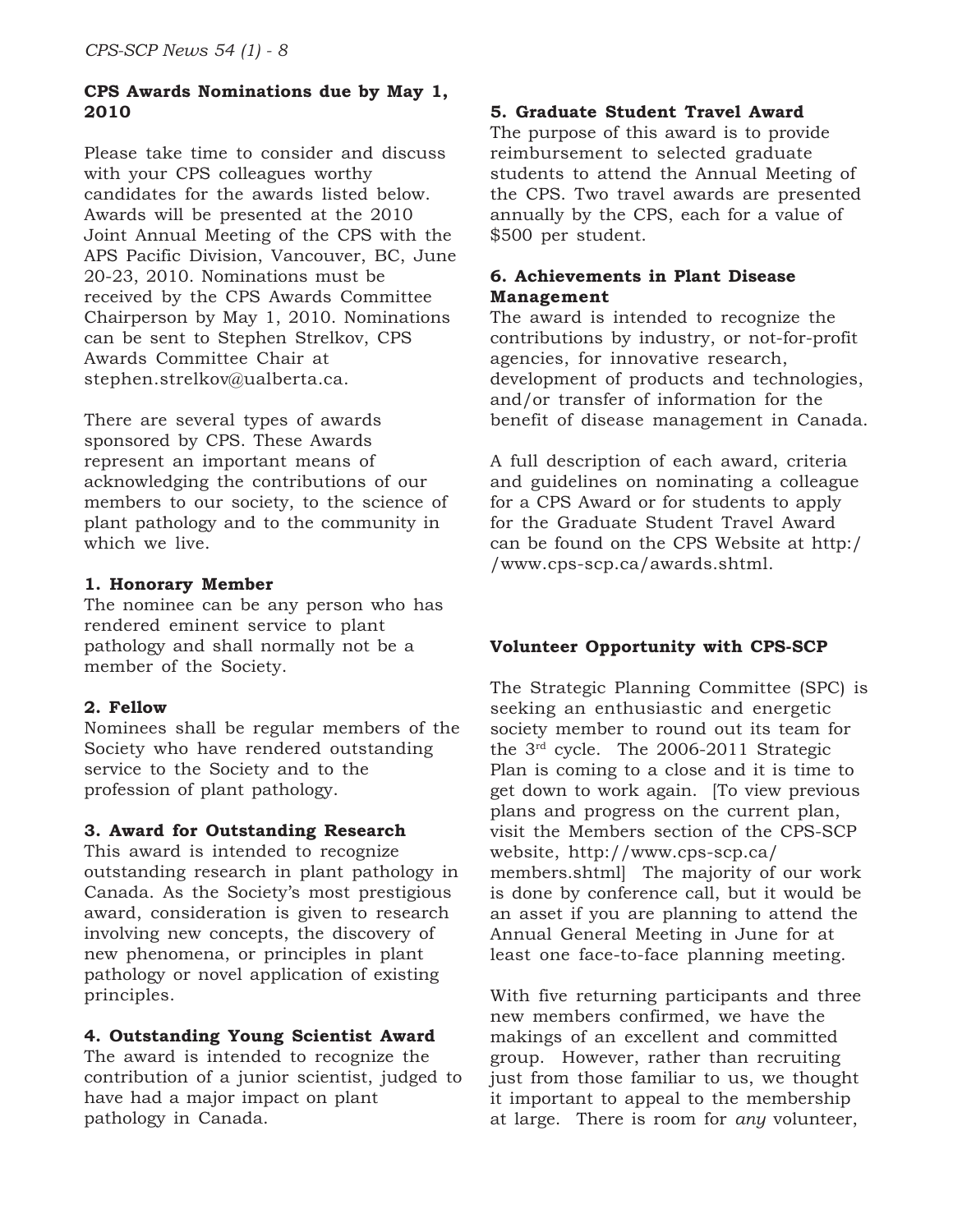but the SPC will be most keen on having your input if you are:

- an Emeritus member,
- from the Maritime region of Canada, or
- in the field of Molecular Plant Pathology

Among our group we currently have representation from:

- Academia
- The Research Community
- Provincial Extension
- Private Industry
- Students
- Recent Graduates
- Les Francophones
- International Members

The strength of our Society is based on both the diversity of its membership and their willingness to work as volunteers. Should you be considering ways to be more involved in the life of CPS-SCP, please get in touch to discuss the possibilities.

Sincerely,

David Kaminski, Chair

on behalf of the Strategic Planning Committee (2012-2016)

David.Kaminski@gov.mb.ca (204) 745-5656

#### **World Congress of Virus and Infections-2010 (WCVI-2010)**

Theme: Voice of Virologists Time: July 31-August 3, 2010 Venue: Busan, South Korea Website: http://www.bitlifesciences.com/ wcvi2010/

The 1st World Congress of Virus and Infections (WCVI) will be held from July 31 to August 3, 2010 in Busan, South Korea. The Organizing Committee of WCVI 2010 cordially invites your participation to accelerate and promote the cognition of virology in the world! We sincerely welcome you to join us and give an oral presentation.

#### **Twelve parts of WCVI-2010:**

Track 1: Global Epidemics and Prevention

Track 2: General Virology and Basic **Sciences** 

Track 3: Medical and Clinical Virology

- Track 4: Retrovirus-HIV/AIDS-Basic Sciences and Implications
- Track 5: Other Retrovirus Researches
- Track 6: Respiratory and Emerging/Reemerging Viruses
- Track 7: Neuro-Viorology
- Track 8: Pediatric Viral Infectious Diseases
- Track 9: Human Tumor Virology
- Track 10: Viral Immunology, Infection and Immunity
- Track 11: Agriculture and Plant Virology
- Track 12: Veterinary Virology

The WCVI 2010 will provide an ideal forum for the promotion of relevant companies, products and services among key decision makers all over the world. Your participation will enrich the meeting and advance our mission of empowering innovations in the field of virology!

We sincerely hope you can participate and contribute your invaluable experience and knowledge to help with the development of an immense program at this magnificent conference!

The conference venue-Busan, is South Korea's second largest city and the home of Korean Beach Carnival. It is called South Korea's summer capital, as its six beaches attract hundreds of thousands of tourists from throughout the country. So, it's not the place for a peaceful vacation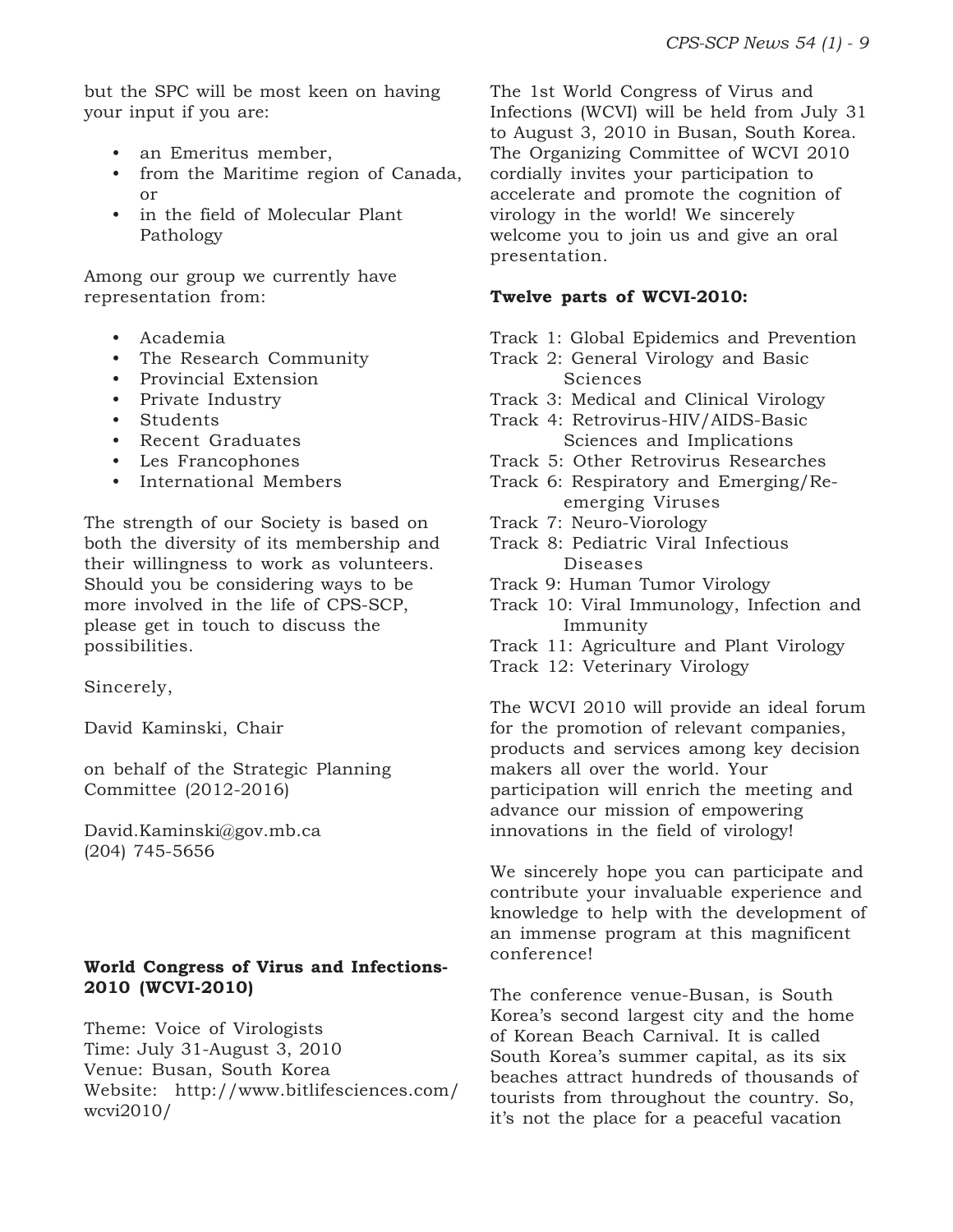*CPS-SCP News 54 (1) - 10*

during the summer, but the off season brings quieter shores and a less hurried atmosphere. On behalf of the organizing committee, we will welcome you to Busan, with the aim of combining science and pleasure, and leaving you with good memories.

For more information please visit the following website: http:// www.bitlifesciences.com/wcvi2010/ default.asp

We are looking forward to seeing you in 2010. Your participation will enrich the meeting and advance our mission of empowering the innovations for antiviral R & D fields!

Sincerely yours,

Ms. Chris Zhao Program Coordinator Email: chris@bit-wsa.com Organizing Committee of WCVI-2010, China 26 Gaoneng Street, Room 405, Dalian High-tech Zone, Dalian, LN 116025, China Tel: 0086-411-84799609-803 Fax: 0086-411-84799629

#### **INTERNATIONAL NEWSLETTER ON PLANT PATHOLOGY**

#### **ISPP Newsletter 40 (2) March 2010**

News and announcements from all on any aspect of Plant Pathology are invited for the Newsletter. Contributions from the ISPP Executive, Council and Subject Matter Committees, Associated Societies

and Supporting Organizations are requested.

Editor: Brian J Deverall, (ISPP.nl.editor@isppweb.org)

Submitted by Dr. Peter Williamson Business Manager ISPP www.isppweb.org

## **Canadian Food Inspection Agency (CFIA) SCIENCE SCAN**

The Science Scan was developed by the CFIAs Science Branch as a mechanism to highlight, raise awareness and share significant new information from open sources related to animal and plant health, such as information on new, emerging or re-emerging pathogens or pests.

The following articles have been published in the plant health section of recent Science Scan reports. Should you wish to read the full reports or be added to the distribution list for the Science Scan, please contact Ian MacLatchy at Ian.MacLatchy@inspection.gc.ca.

#### **Science Scan 01-2010, January 2010**

#### **PLANT HEALTH ARTICLES:**

- 1) PCR-Based Assays for the Detection of *Puccinia horiana* on Chrysanthemums
- 2) First Report of Tomato Torrado Virus Infecting Tomato in France
- 3) First Report of Root-Knot Nematode *Meloidogyne hispanica* Infecting Grapevines in Southern Spain
- 4) Economic Impact from Unrestricted Spread of Potato Cyst Nematodes in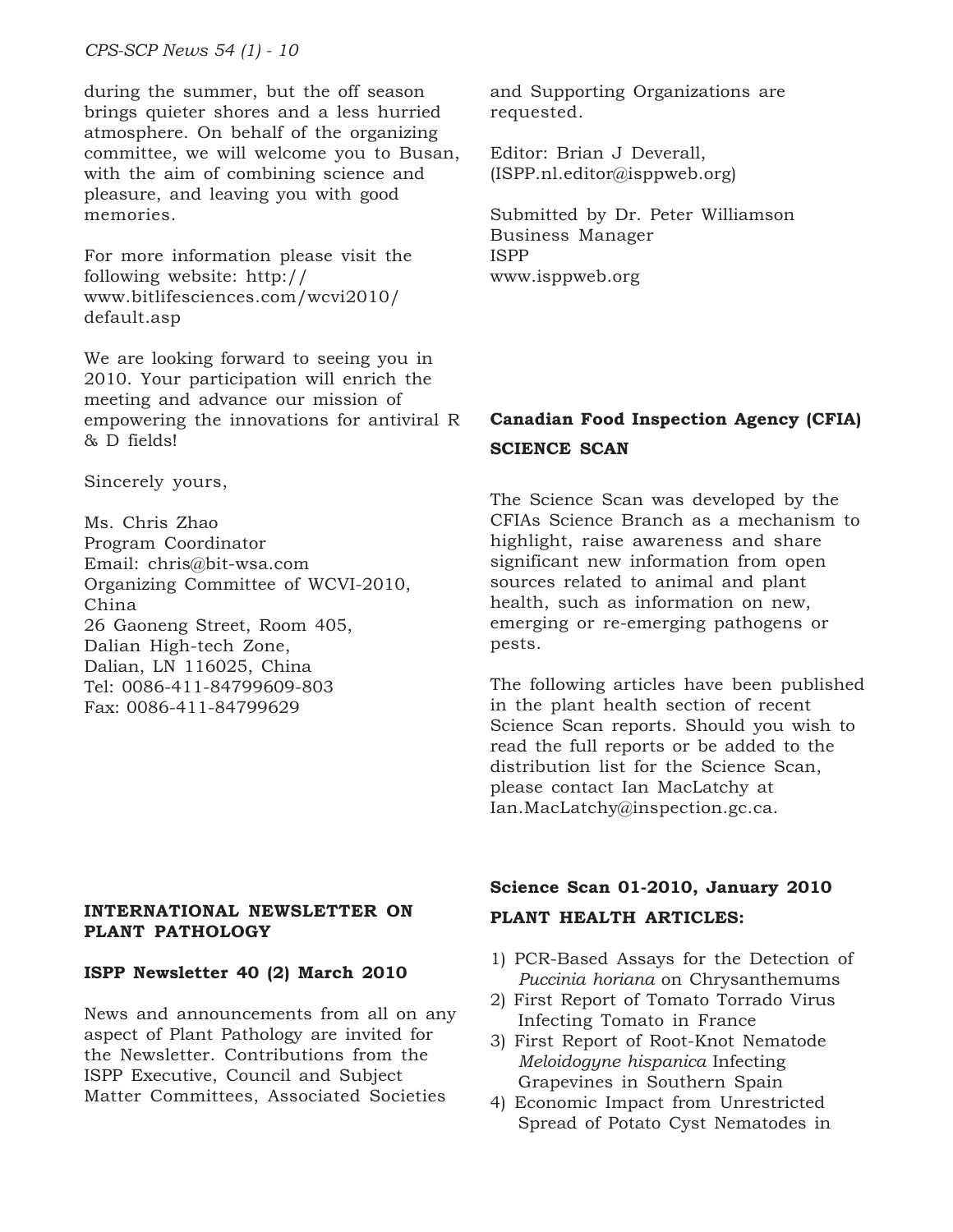Australia

- 5) Detection of *Ralstonia solanacearum* (Biovar 2A) in Stems of Symptomless Potato Plants Before Harvest
- 6) Vegetatively Propagated Solanaceous Plant Species Act as Sources of Potato Spindle Tuber Viroid Inoculum for Tomato
- 7) Andean Potato Viruses Russia (Moscow Region)
- 8) Resurgence of Bacterial Wilt of Common Bean in North America
- 9) Genetic Diversity Between Eurasian Populations of the Conifer Pathogen, *Ceratocystis polonica*
- 10) First Report of Corky Ringspot (*Tobacco rattle virus*) in Potatoes in North Dakota
- 11) Ash Dieback Pathogen, *Chalara fraxinea,* Continues to Spread in Europe
- 12) The Boomerang Project: An Invasive Bark Beetle and Its Fungal Hitchhikers
- 13) Dutch Elm Disease Vaccine Being Tested on Elm Trees in Winnipeg
- 14) Detecting Low-level Infestations of Emerald Ash Borer (EAB), *Agrilus planipennis*

#### **Compte rendu scientifique 01-2010, janvier 2010**

## **ARTICLES SUR LA PROTECTION DES VÉGÉTAUX:**

- 1) Épreuves PCR permettant de détecter le *Puccinia horiana* chez le chrysanthème
- 2) Première mention du virus Torrado de la tomate (ToTV) chez la tomate en France
- 3) Première mention du nématode à kystes *Meloidogyne hispanica* chez la vigne dans le sud de l'Espagne
- 4) Impact économique d'une propagation libre des nématodes à kystes de la pomme de terre en Australie
- 5) Détection du *Ralstonia solanacearum* (biovar 2A) dans les tiges de pomme de terre ne présentant aucun symptôme, avant la récolte
- 6) Les Solanacées multipliées par voie

végétative constituent pour la tomate une source d'inoculum de viroïde de la filosité des tubercules de la pomme de terre.

- 7) Présence de virus andins de la pomme de terre en Russie (région de Moscou)
- 8) Résurgence du flétrissement bactérien du haricot en Amérique du Nord
- 9) Différences génétiques existant entre les populations eurasiennes du *Ceratocystis polonica*, pathogène des conifères
- 10) Première mention de la nécrose annulaire causée par le virus du bruissement du tabac (TRV) chez la pomme de terre au Dakota du Nord
- 11) Le *Chalara fraxinea,* agent du dépérissement du frêne, continue de se propager en Europe
- 12) Le projet Boomerang : étude d'un scolyte envahissant et de sa flore de champignons phorétiques
- 13) Un vaccin contre la maladie hollandaise de l'orme est mis à l'essai à Winnipeg
- 14) La détection des faibles infestations de l'agrile du frêne (*Agrilus planipennis*)

### **Science Scan 03-2010, March 2010**

#### **PLANT HEALTH ARTICLES:**

- 1) Asian Powdery Mildew of Elm Spreads into Europe
- 2) Update on Ash Decline in Europe (First Reports: Finland & Italy)
- 3) Plum Pox Virus in Japan Possible First Report
- 4) Potato Spindle Tuber Viroid Infecting Tomato in Italy
- 5) Soil Treatments for the Potential Elimination of *Phytophthora ramorum* in Ornamental Nursery Beds
- 6) First Report of Tobacco Rattle Virus in Sedum in Minnesota
- 7) First Report of Tobacco Rattle Virus Associated with Corky Ringspot in Potatoes Grown in North Dakota
- 8) *Cephalosporium maydis*, the Cause of Late Wilt in Maize, a Pathogen New to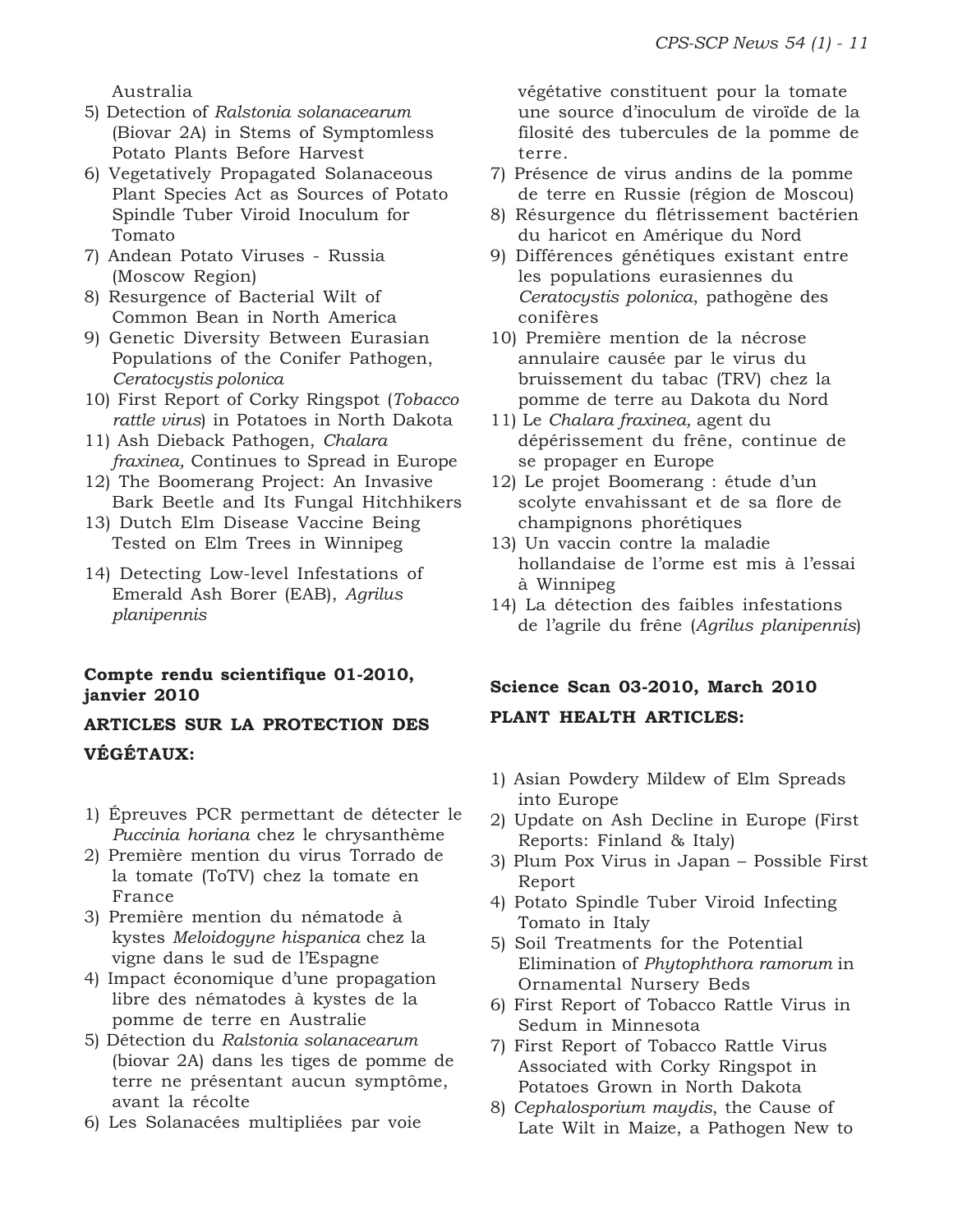Portugal and Spain

- 9) Luring the Emerald Ash Borer
- 10) PCR Based Recognition of the Light Brown Apple Moth
- 11) Genetic Diversity in Asian Long-Horned Beetles in Toronto (*Anoplophora glabripennis*)
- 12) Surveying for Asian Long-Horned Beetle

#### **Compte rendu scientifique 03-2010 mars 2010**

### **ARTICLES SUR LA PROTECTION DES VÉGÉTAUX:**

- 1) Un oïdium asiatique des ormes se propage jusqu'en Europe
- 2) Mise à jour sur le dépérissement du frêne en Europe : premières mentions en Finlande et en Italie
- 3) Possible première mention du virus de la sharka du prunier au Japon
- 4) Plants de tomate infectés par le viroïde de la filosité des tubercules de la pomme de terre en Italie
- 5) Des traitements du sol pourraient permettre d'éliminer le *Phytophthora ramorum* des planches de plantes ornementales, dans les pépinières
- 6) Première mention du virus du bruissement du tabac chez des orpins, au Minnesota
- 7) Première mention du virus du bruissement du tabac associé à la nécrose annulaire dans des cultures de pomme de terre du Dakota du Nord
- 8) Le *Cephalosporium maydis*, agent du flétrissement tardif du maïs, est signalé pour la première fois au Portugal et en Espagne.
- 9) Utilité des substances attractives pour la détection de l'agrile du frêne
- 10) Recours à l'amplification PCR pour l'identification de la pyrale brun pâle de la pomme
- 11) Diversité génétique de la population de longicornes étoilés (*Anoplophora glabripennis*) établie dans la région de Toronto

12) Détection du longicorne étoilé

#### **Plant Pathology in Canada 1970-2008. The last chance to purchase!!**

The history book-Plant Pathology in Canada 1970-2008, is going to press within the next month. We need a specific number of orders before we can go ahead for printing. For a colour publication, we need a minimum of 400 orders. Otherwise we will be printing a black and white (grayscale) version. We have approximately 200 orders to date.

This is our history and we are justifiably proud of it. Most of you and your friends and colleagues have contributed to this book and are included in it. Writing the book was only the first step. Now we need to spread the word to our friends and colleagues across Canada and around the world that it is available and ready for sale. Each one of us can help ensure the success of the book by promoting it to our friends and colleagues. Purchase it as a personal copy or as a gift to family and friends. Institutions and University Departments should also consider purchasing copies as gifts to seminar speakers, guest lecturers, or for special occasions.

There will only be a single printing of this book. That is why it is critical to ensure that everyone who is interested, be reached and encouraged to reserve their copy (s). Please pass this request to graduate students, colleagues and other interested individuals. Thank you for your efforts in making this book a success.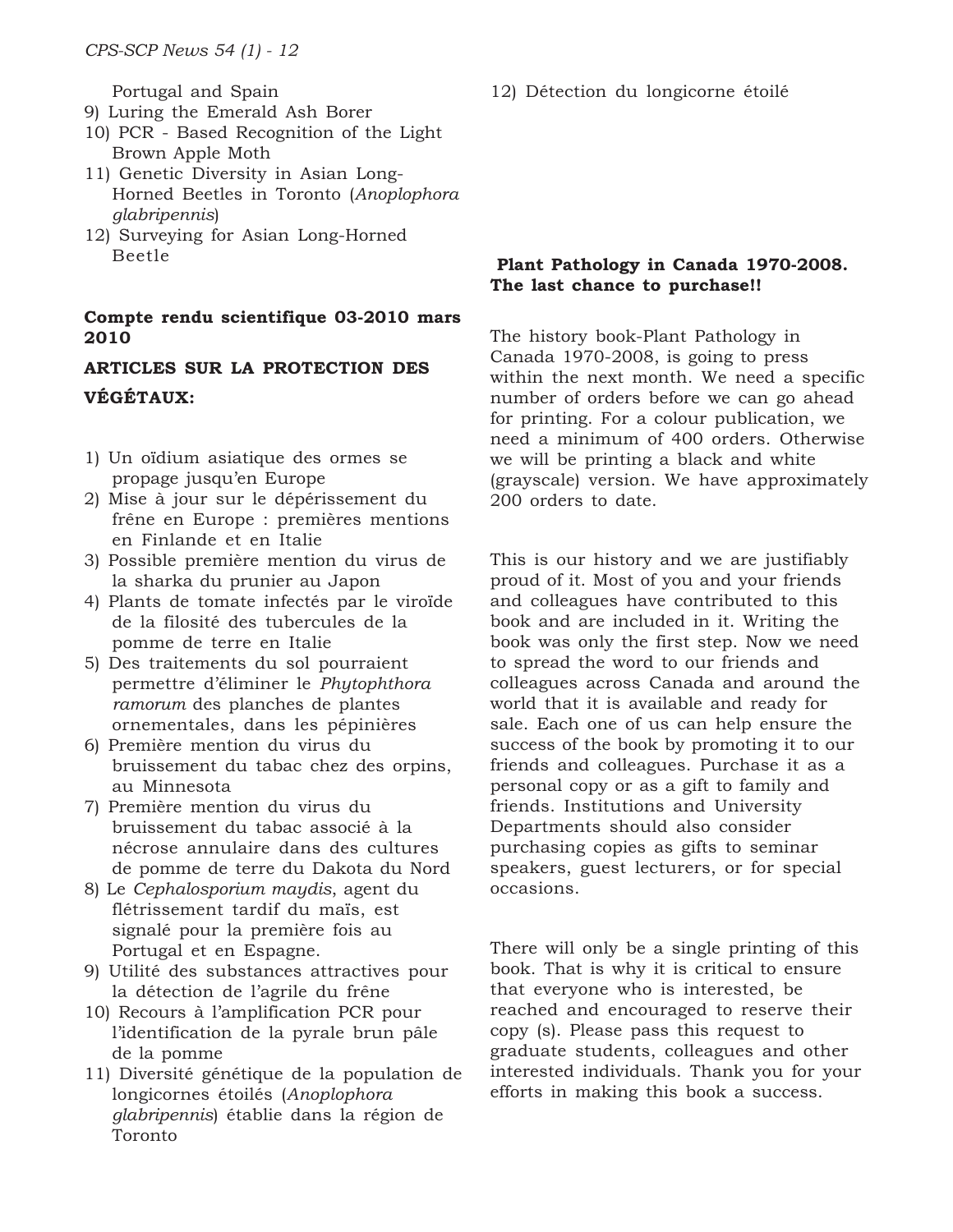The order form is on-line and can be found at the following website: http://www.cpsscp.ca/books/1001plantpathcan.html.

For inquiries, contact:

Denis A. Gaudet

Agriculture and Agri-Food Canada/ Agriculture et Agroalimentaire Canada

Telephone/Téléphone: 403-317-2278

Facsimile/Télécopieur: 403-382- 3156

P.O. 3000, 5403-1st Ave. South

Lethbridge, Alberta, Canada T1J 4B1

denis.gaudet@agr.gc.ca

## **Employment**

#### **Title: Ph.D. Position**

**Location:** Department of Agricultural, Food and Nutritional Science, Faculty of Agricultural, Life & Environmental Science, University of Alberta, 410 Agriculture/Forestry Centre, Edmonton, AB T6G 2P5 CANADA

**Description:** Applications are now being accepted for a 4-year Ph.D. position funded as part of a collaborative research project between the University of Alberta (U of A), Agriculture and Agri-Food Canada (AAFC) in Alberta, Saskatchewan and Manitoba, and the Canola Council of Canada. The successful candidate will conduct research as part of a Ph.D. program at the U of A in the area of sclerotinia stem rot of canola under the supervision of Professor Stephen Strelkov, U of A. Objectives of the proposed research include: 1) development of a rapid method of pathogen detection on flower petals; 2) understanding of the relationship between the quantity of the pathogen on petals and final stem rot levels in commercial fields; 3) correlation of pathogen detection and weather-based forecasts to final disease; 4) collaboration with private seed testing labs (with PCR capabilities), Universities, canola industry and provincial extension staff in order to deploy a commercially available test related to stem rot risk forecasts. The proposed research will utilize real-time PCR to rapidly and quantitatively detect *Sclerotinia sclerotiorum* DNA on canola petals. The student will receive support in the form of a stipend valued at \$21,000 per year.

**Eligibility:** Candidates must have completed their M.Sc. in a related field prior to commencement of the award.

**Application Deadline:** Open until a suitable candidate is found. The award will be available as soon as a successful candidate is selected, with the exact start date to be negotiated with the candidate.

The following application materials are required and may be submitted by electronic mail, by fax or by postal mail" to meet the deadline:

- A letter of application from the candidate, including a statement of research interests for the period of study (maximum 2 pages) and an indication of when he/she expects to be available to take up the award if successful;
- The candidate's curriculum vitae *including a current e-mail address*;
- Names and current e-mail addresses of two individuals who have agreed to provide letters of reference;
- Two letters of reference, sent directly by the referees;
- University-level transcripts. These may be official transcripts sent directly by the university or universities, or unofficial transcripts